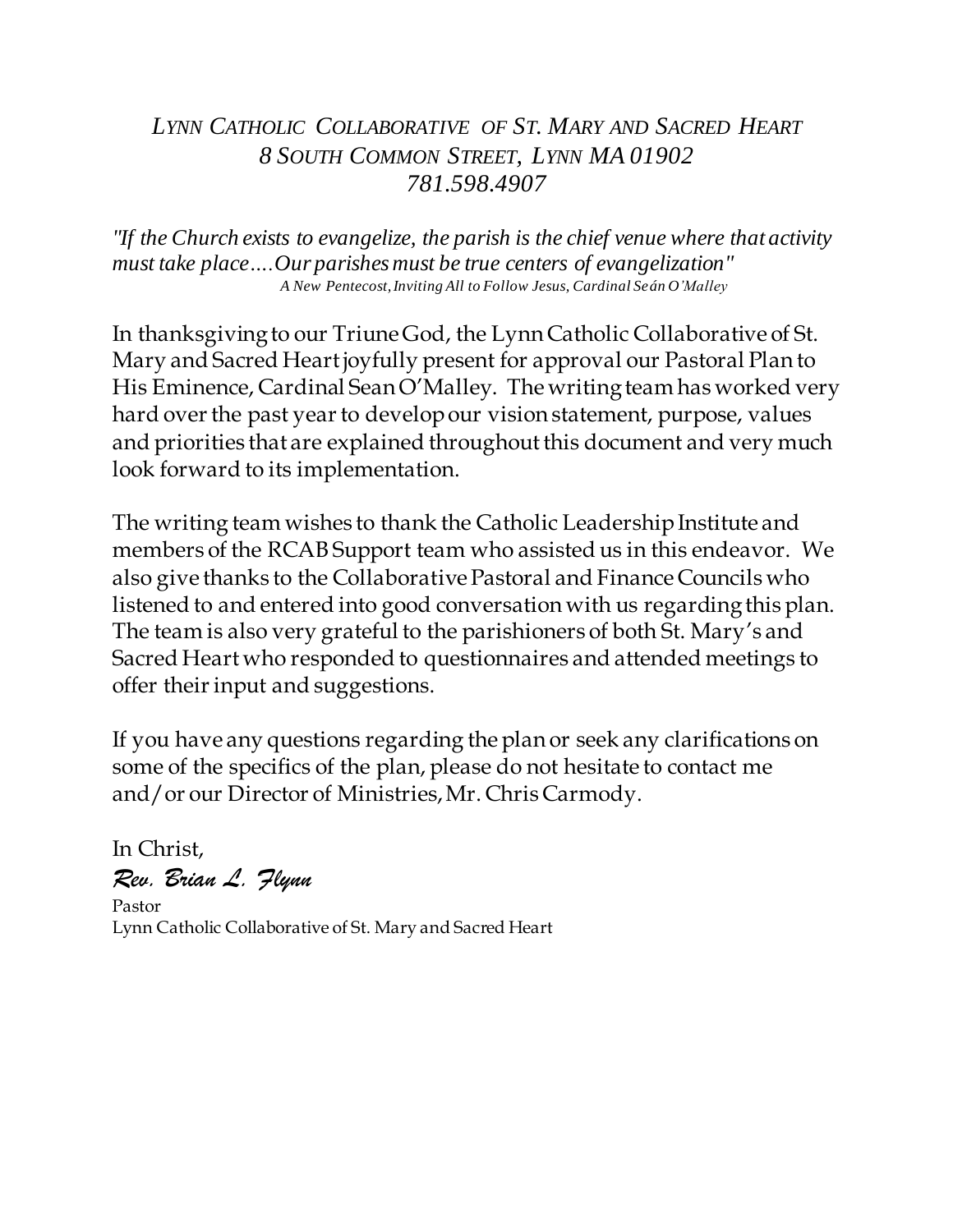



St. Mary's and Sacred Heart Parishes and Sacred Heart School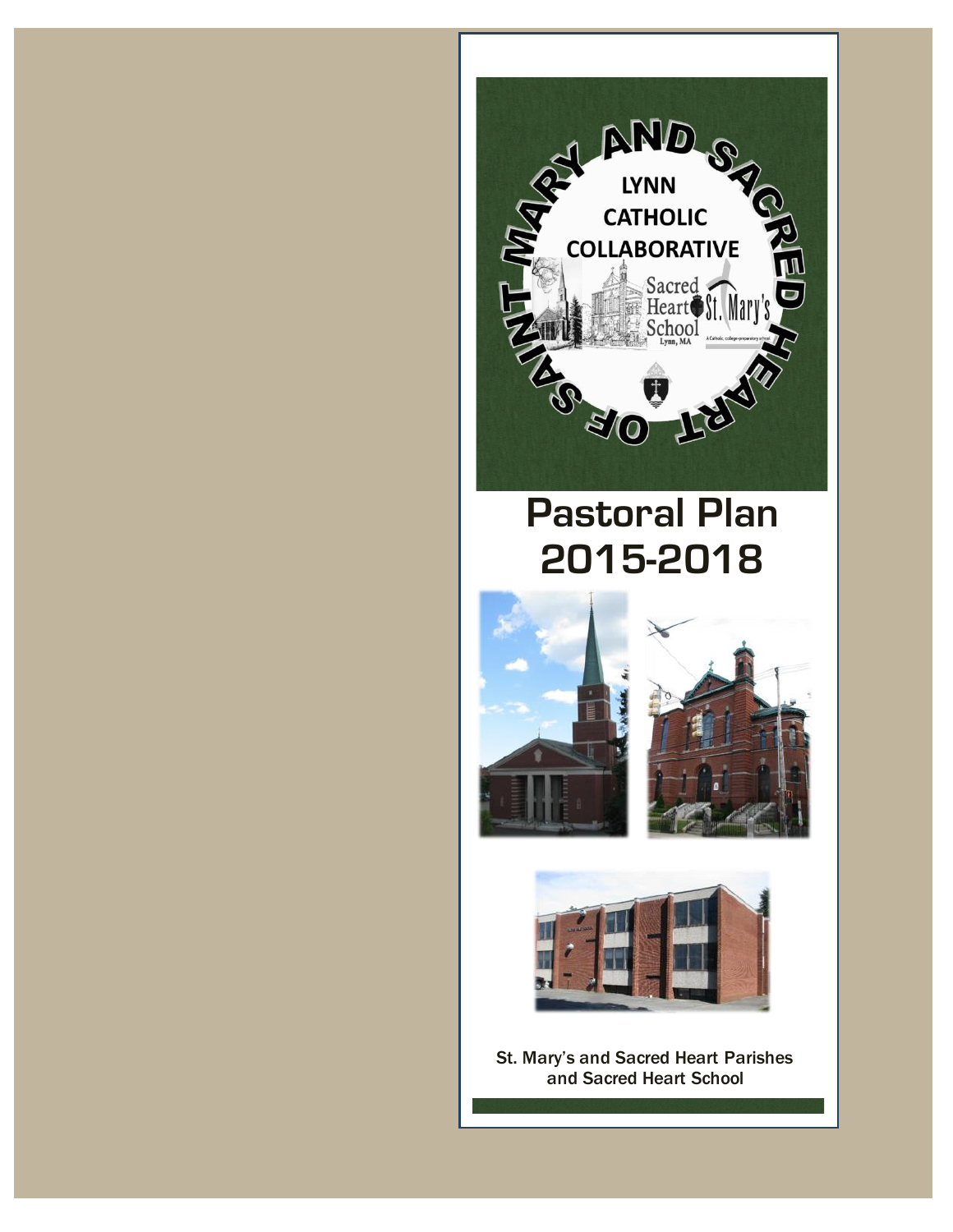

# **LYNN CATHOLIC COLLABORATIVE PURPOSE**

The purpose of the Lynn Catholic Collaborative is to form intentional disciples who will:

- proclaim the Good News of Christ for our diverse communities;
- promote ongoing conversion;
- actively build Christian relationships with one another;
- bring people into a growing and loving relationship with Jesus Christ;
- engage with our people in full participation of the Sacraments;
- build the Body of Christ in an atmosphere of love, forgiveness and acceptance; and,
- help to heal the wounds of the city and the world.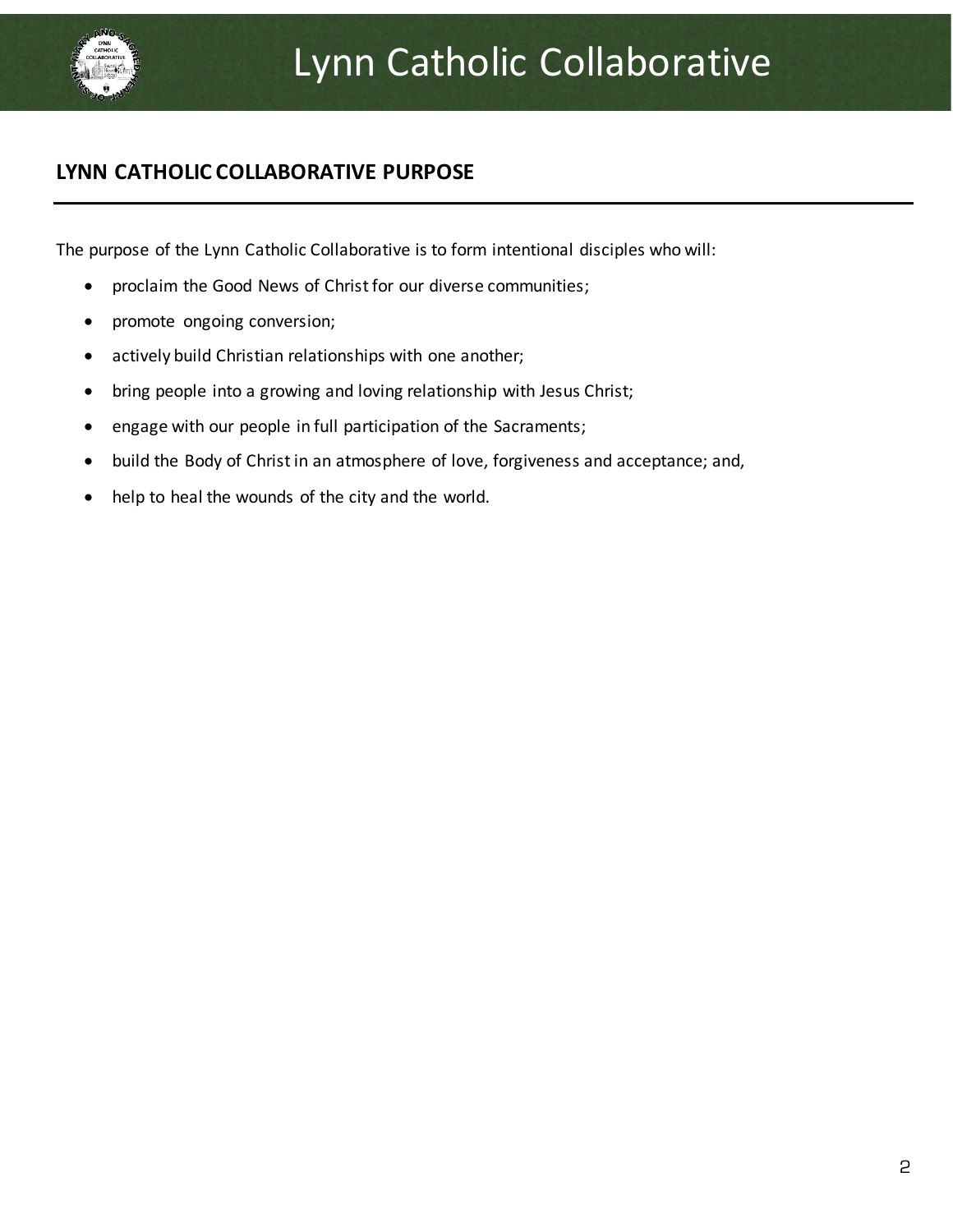

## **OUR COLLABORATIVE VALUES**

#### **Collaborative Unity**

Guided by Christ as we work together through open communication, transparency and respect in a way that benefits both St. Mary and Sacred Heart Parishes and Sacred Heart School.

- A. All events are open to members of both parishes and the school.
- B. We share leadership of collaborative activities and ministries
- C. We will provide a means of respectful input and communication on issues affecting the collaborative.

#### **Deepening Our Faith**

Drawing on the diverse gifts of both parishes in order to enrich our spiritual life by living the Gospel and through the reception of the Sacraments.

- A. Provide a comprehensive faith formation program in an age appropriate format.
- B. Provide the resources needed to enable all to form a closer relationship with an understanding of Christ.
- C. Provide opportunities for our diverse cultures to share their gifts in worship, fellowship and ministries.

#### **Improved Evangelization**

Increasing the vitality of the collaborative through radical hospitality and creative outreach.

- A. St. Mary and Sacred Heart parishes and Sacred Heart School will have an organized welcome program for new members.
- B. Parishioners will be educated to understand their responsibility to invite others to worship with the believing community.
- C. All will be encourages to participate to a greater degree in the Christian service opportunities provided by the collaborative as a witness to their commitment to discipleship.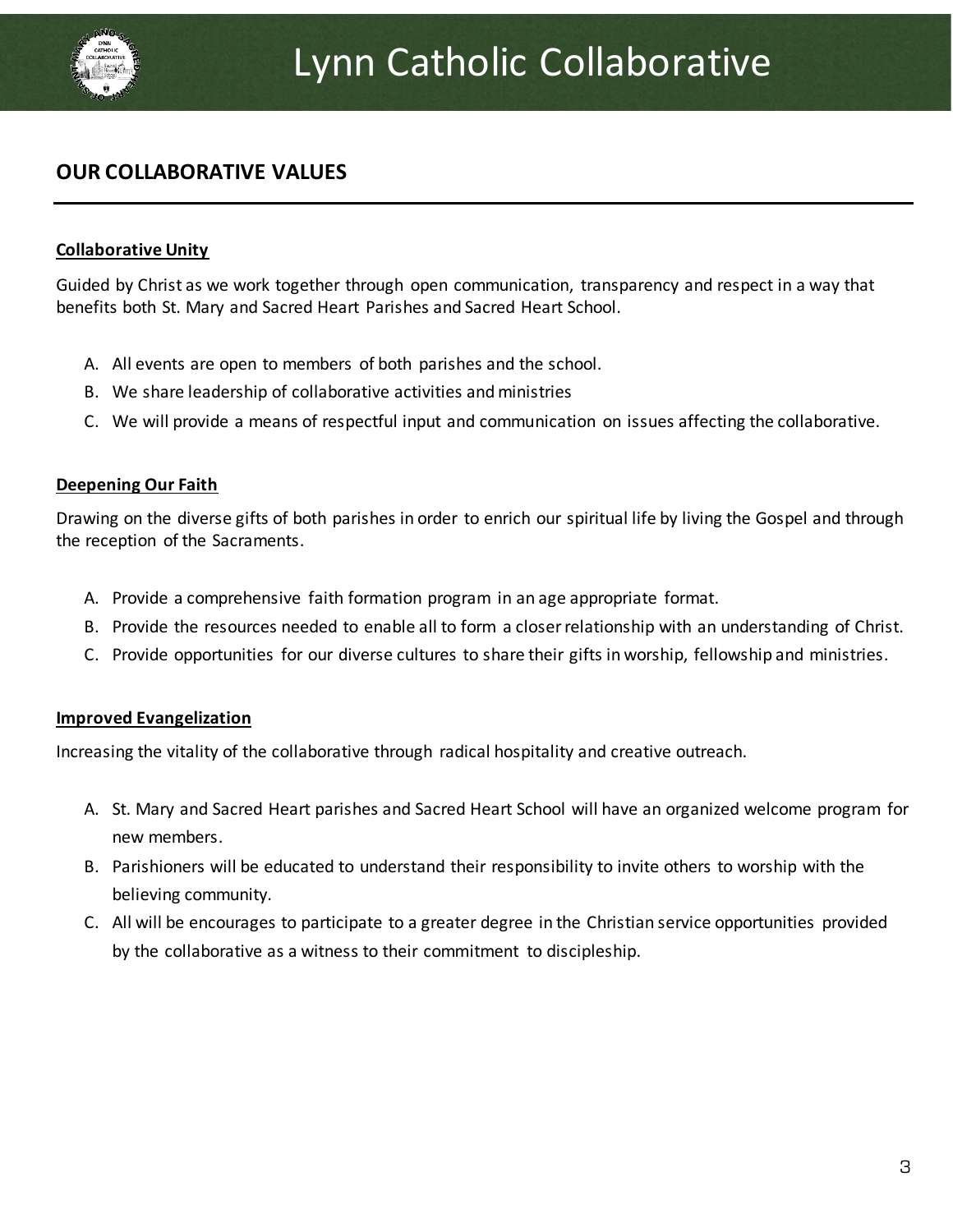

### **VISION STATEMENT**

Reawakening, growing and celebrating our Catholic Faith together; welcoming all.

### **OUR COLLABORATIVE PRIORITIES FOR 2015-2018**

As we become the welcoming community that we envision, we seek to inspire a culture of vocations where our universal call to holiness is witnessed in the lives of all and is an integral part of the religious formation in the parishes and school.

Over the next three years, the Lynn Catholic Collaborative of St. Mary ad Sacred Heart Parishes and Sacred Heart School will focus our efforts on the following three priorities in order to fulfill our stated purpose:

- 1. Forming Intentional Disciples
- 2. Becoming a More Welcoming Community
- 3. Strengthening Our Liturgical Celebration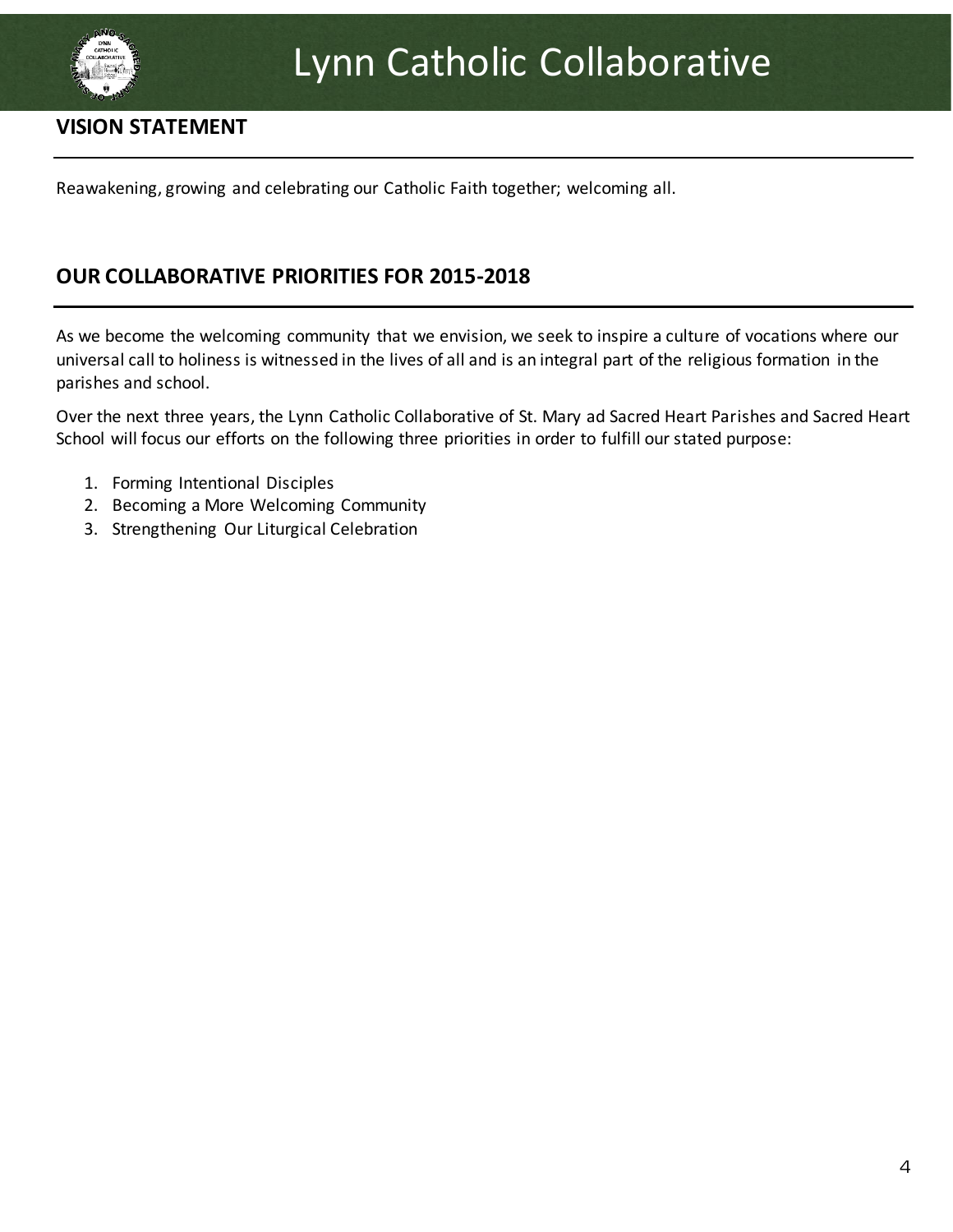#### **Priority: Forming Intentional Disciples**

As we look forward toward a renewed and energized Church, we believe that all people need to recognize their call to discipleship. Jesus commanded the Apostles to go and make disciples. We are also called by our Baptism to do likewise.

- A. Staff will work with the Secretariat for the New Evangelization and others to find resources for the collaborative, which will help to form and inform the parishioners concerning the meaning of discipleship, between September 1, 2015 and December 1, 2015.
	- a. Collaborative leaders will provide parishioners with the resources necessary for a clear understanding of what is meant by discipleship.
	- b. Collaborative leaders will provide parishioners with opportunities to develop their own faith stories so that they will feel comfortable sharing their stories with others.
- B. Forty to fifty parishioners will attend three to four events, which will invite them to discern their gifts and the ways that God is calling them to use those gifts in service to others between January 1, 2016 and June 30, 2018.
	- a. Collaborative staff will work with the Archdiocese and the leaders of the various parish ministries and the school to develop these events by December 1, 2015.
	- b. Leaders of the various ministries and the school will work with parishioners to develop their areas of interest and expertise.
- C. A vocation team is established and will sponsor one to two activities per quarter which promote vocations to the diocesan priesthood, religious life and marriage, each attended by thirty to forty parishioners between September 1, 2015 and June 30, 2018.
	- a. The Collaborative Pastoral Staff will spend time in prayerful discernment to identify those members of the collaborative best suited to staff the Vocation Team in the areas of the call to diocesan priesthood, marriage and consecrated life by September 1, 2015.
	- b. Once a month, a holy hour of adoration will precede the scheduled 7:00pm Wednesday Mass with a specific intention of prayer for vocations to the diocesan priesthood.
	- c. The school will invite speakers to discuss the call to priesthood and religious life with the students.
	- d. At least one event each year will focus on the Sacrament of Marriage and ongoing formation for married couples.
	- e. The Vocation Team will be provided with a list of ideas and availability of Archdiocesan resources to help plan events in the areas of prayer, awareness and inviting.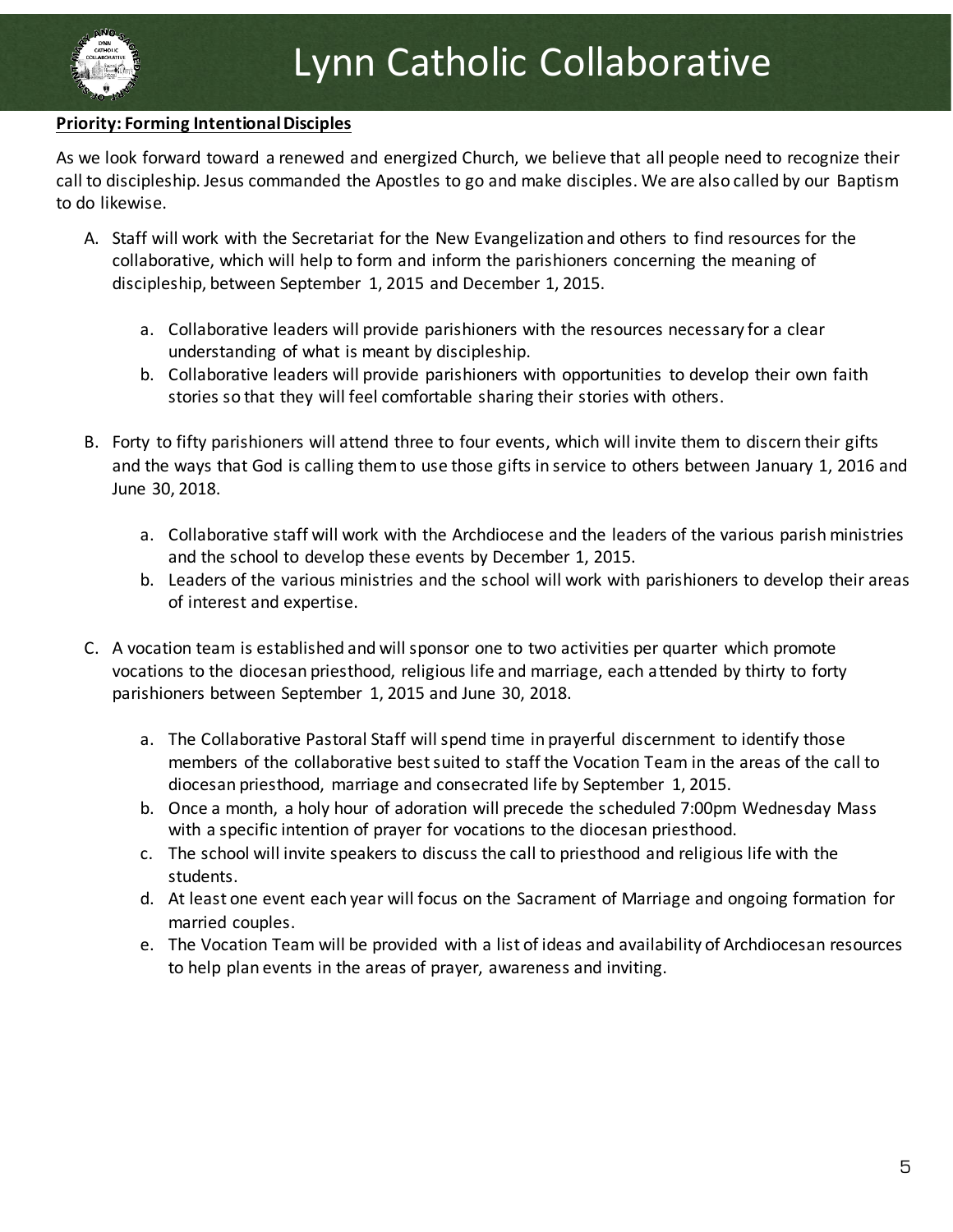

#### **Priority: Becoming a More Welcoming Community**

- A. A joint hospitality committee is formed and sponsors one event each quarter between June 30, 2015 and June 30, 2018 to welcome new parishioners and build community within the collaborative.
	- a. The committee will be composed of members of St. Mary's and Sacred Heart parishes and Sacred Heart School.
	- b. Training will be provided in conjunction with resources from the Archdiocesan offices.
	- c. The committee will be responsible for sending letters/cards to families of newly Baptized, newly married and those who have experienced a loss.
- B. One hundred to two hundred new households register in each parish by December 31, 2018.
	- a. New parishioners will be sent a welcome packet with information on opportunities for participation in parish ministries/events.
	- b. Registration forms will be available after all Masses at both parishes to encourage those attending to register. This will be promoted by announcements at the end of Mass, in the bulletin, on the website and on Facebook.
	- c. Once a year the collaborative will sponsor a 'come and see' weekend to encourage participation in parish life.
	- d. Once a year the collaborative will offer an opportunity to welcome those who have stopped attending Mass to return. Eg. Catholics Come Home.
	- e. The collaborative will work to develop a better use of social media to reach out to young adults and those new to the community.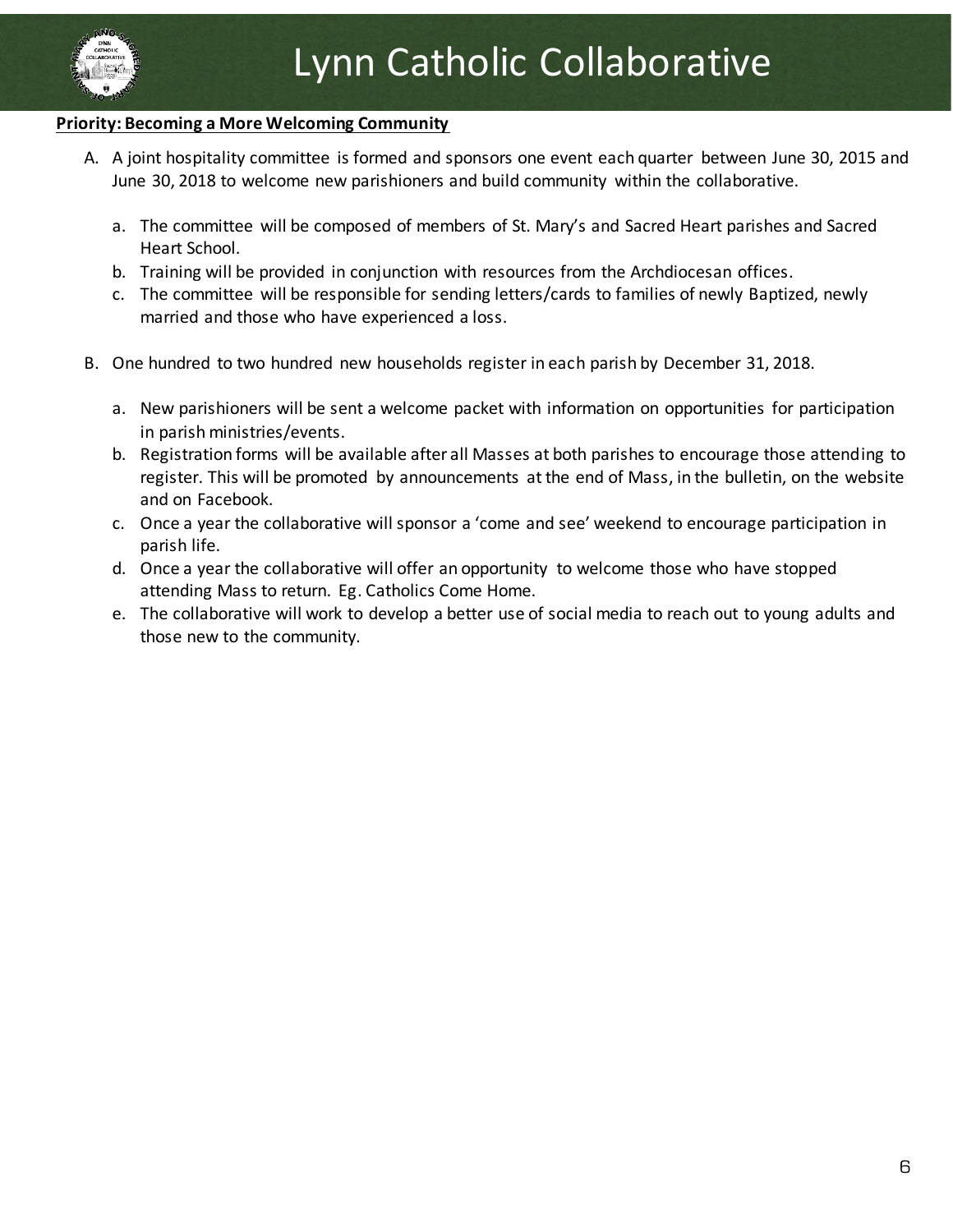

#### **Priority: Strengthening Our Liturgical Celebration**

- A. To provide a sufficient number of trained lectors extraordinary ministers, musicians, altar servers, greeters and collectors which represent the diversity of our community by July 1, 2016.
	- a. To recruit and train ten new lectors to serve the collaborative each year.
		- 1. Lector Handbooks will be provided for the upcoming liturgical year in a timely manner.
		- 2. Spiritual formation for all lectors will be provided each liturgical season.
		- 3. The collaborative will provide two workshops each year to help lectors develop their skills.
		- 4. The collaborative will provide opportunities for lectors to engage in Scripture study.
	- b. To recruit and train seventy Extraordinary Ministers of Communion by July 1, 2016.
		- 1. Spiritual formation will be provided each Liturgical Season.
		- 2. The collaborative will provide two workshops each year to help Extraordinary Ministers understand their ministry.
	- c. To hire a full-time Music Director with experience in a wide variety of musical styles appropriate to the Liturgy and who will work to develop a well-rounded music program to satisfy the needs of both parishes by September 1, 2015.
		- 1. Three opportunities each year will be provided to expose parishioners to different musical styles.
		- 2. To have a well-formed adult choir in each parish by December 31, 2016.
		- 3. To have a children's choir in each parish by December 31, 2016.
	- d. To recruit and train greeters and collectors for each Mass who are representative of the cultural diversity of the collaborative by July 1, 2016. Training for greeters will include spiritual formation.
	- e. To recruit and train forty two youth altar servers sufficient for the needs of the collaborative and four adult servers to assist at funerals in each parish.
		- 1. The collaborative will provide training opportunities, which will include spiritual formation for both youth and adult servers.
		- 2. We will provide opportunities for the servers to build community through social gatherings.
- B. A well-trained Liturgy Committee will be in place by June 30, 2016 to promote five to six events attended by 250 – 350 parishioners in order to educate the community on the liturgy between September 1, 2016 and June 30, 2018. Eg. A welcoming Mass for the families of the newly Baptized, married, or those who experienced loss.
	- a. Staff will meet to discern appropriate people to staff the Liturgy Committee for the collaborative.
	- b. Training will be provided as to the role of a Liturgy Committee.
	- c. Members will be expected to attend seasonal meetings for spiritual formation.
	- d. Educational materials will be provided to help the assembly understand the parts of the Mass.
	- e. A series of presentations on the Sacraments and their meanings will be held between September 1, 2016 and June 30, 2018.
- C. The priests in the Collaborative will participate in the formation of/with the liturgical ministers and liturgy committee, and will ensure continued personal formation through reflection, independent study, and archdiocesan supported learning opportunities.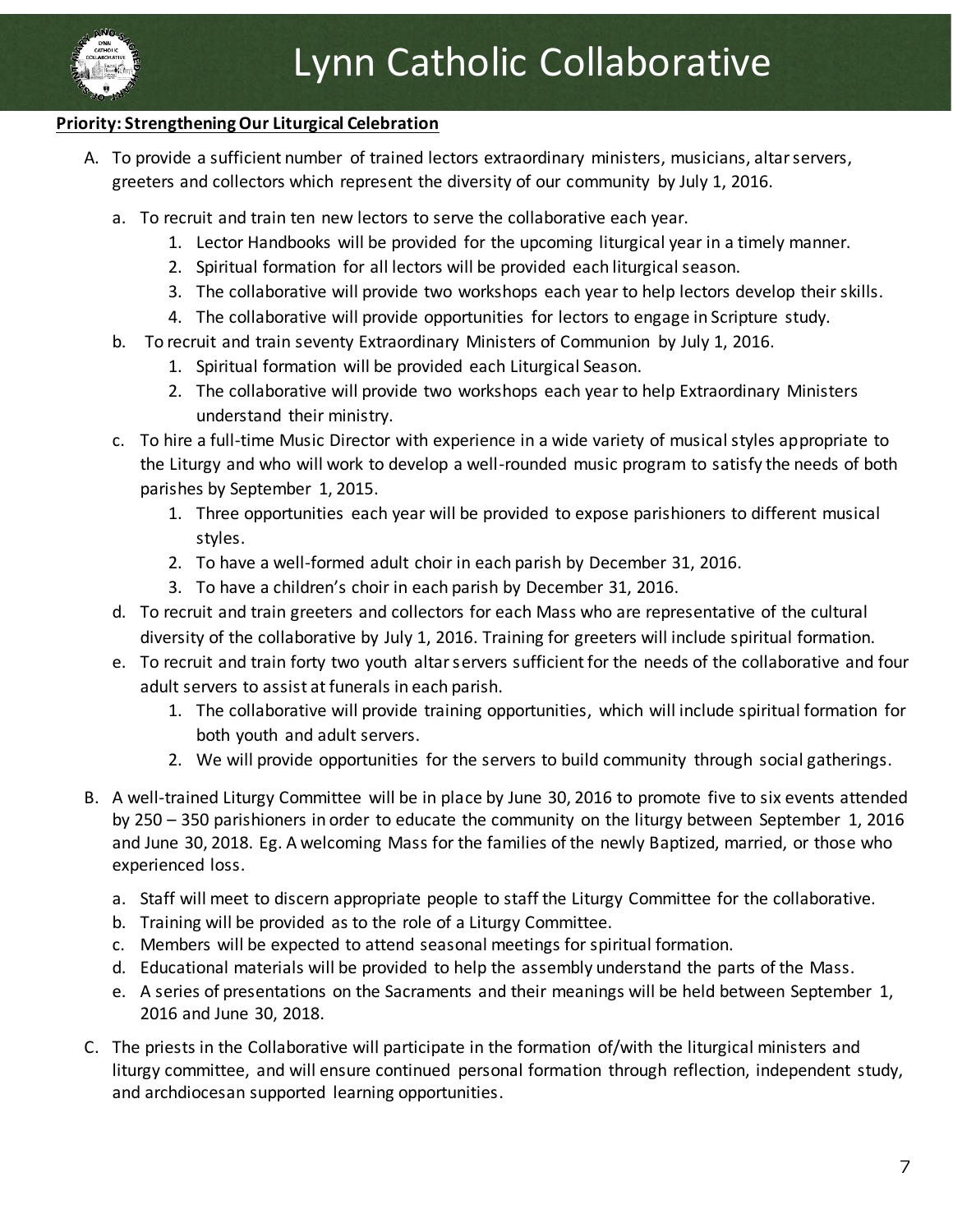

### **FOUNDATIONAL MINISTRIES**

#### **Religious Education and Faith Formation**

Over the next three years, we will seek to complete the following initiatives and activities in this area:

- Evaluate the Confirmation program and find or design an adequate program for the Collaborative.
- Engage Sacred Heart School families in the weekend Faith Formation program and parish activities.
- Develop additional activities, programs and experiences for families throughout the year. i.e. breakfasts, trips and retreats.
- Develop a 'small group' program for families to pray and eat together at least once a month.
- Expand the growing Cursillo community by supporting small groups and developing a monthly Ultreya.
- Develop a 'Theology on Tap' program and evaluate its effectiveness in evangelizing young adults.
- Institute small groups for newly married couples.
- Find or develop a program with helpful hints for families to establish family prayer times in the home.

#### **Governance and Finance**

Over the next three years, we will seek to complete the following initiatives and activities in this area:

- Create a plan to deal with emergency situations that arise. i.e. extra snowplowing, roof repairs.
- Create a plan to address the upkeep of facility needs and buildings of the St. Mary's and Sacred Heart parishes and Sacred Heart School.
- Provide a plan for funding facility improvements on these buildings.
- Address the current shortfall in the budget of Sacred Heart School.
- Establish a way to provide tuition assistance to help children attend Sacred Heart School. Work to build up the Tuition Assistance Program.
- Provide a plan to address the needs of providing a meeting area in the lower church of Sacred Heart Parish. Funds provided will help to renovate and enhance the lower church to gain more usable ministry space.
- Provide funding to assist in fortifying and promoting the new goals and initiatives set by our collaborative to advance New Evangelization efforts. i.e. speakers and materials for faith formation.
- Evaluate the space used by the Food Pantries and determine a plan to best meet their needs.
- Create a plan for the use of the St. Joseph House at Sacred Heart Parish to best meet the evangelization needs of the collaborative.